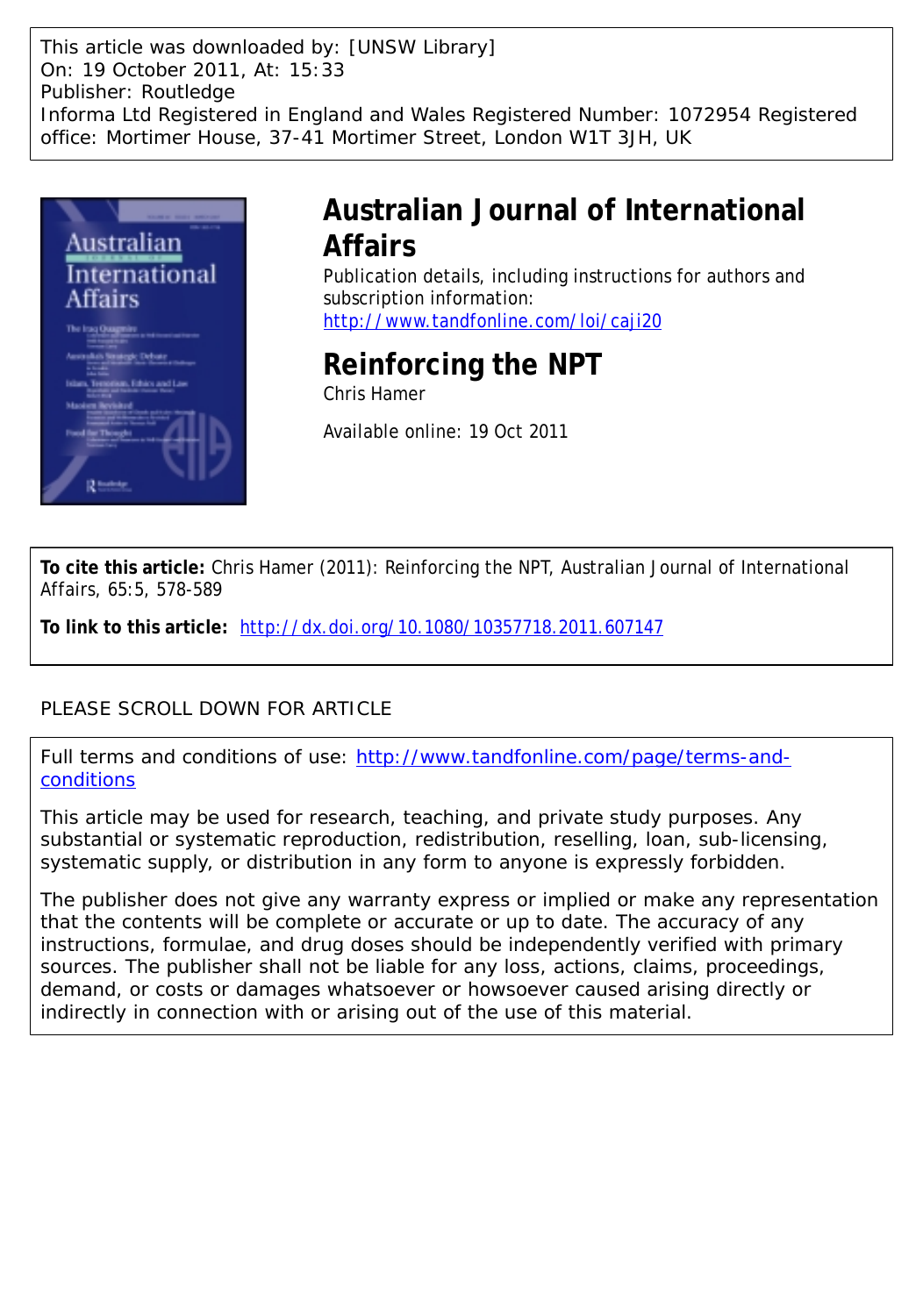## Reinforcing the NPT

CHRIS HAMER\*

Former Prime Minister Kevin Rudd reaffirmed Australia's commitment to realising a world free from nuclear weapons. Arguments are presented here that this aim cannot be achieved until the framework of international law and international governance has been substantially strengthened. A more productive aim at the present time would be to fortify the Non-Proliferation Treaty with a 'no first use' declaration by the nuclear-weapon states, so that the non-nuclear-weapon states can rest secure in the knowledge that nuclear weapons will not actually be used again, pending the day when they can safely be discarded entirely.

Keywords: international governance; no first use; non-proliferation; nuclear arms

Recent events have focused attention once again on the Non-Proliferation Treaty (NPT), the centrepiece of the nuclear arms control regime. The former Prime Minister, Kevin Rudd, declared in Kyoto in 2008 that under his new government Australia was 'fully committed to realising a world free from nuclear weapons'. He announced the formation of a new International Commission on Nuclear Non-Proliferation and Disarmament, to be co-chaired by the former Australian Foreign Minister Gareth Evans and the former Japanese Foreign Minister Yoriko Kawaguchi (Rudd 2008). The Commission would be a successor to the Canberra Commission on the Elimination of Nuclear Weapons and the Tokyo Forum for Nuclear Non-Proliferation and Disarmament, which were set up in the 1990s. Its purpose was to develop a possible plan of action for the future and pave the way for the NPT Review Conference in 2010.

An influential article in the *Wall Street Journal* by the prestigious group of George Shultz, William Perry, Henry Kissinger and Sam Nunn attracted a great deal of attention in 2007, reasserting the vision of a world free of nuclear weapons. They called for a major new effort in concrete stages, such as taking deployed nuclear weapons off high alert, the elimination of all short-range nuclear weapons, ratification of the Comprehensive Test-Ban Treaty and

ISSN 1035-7718 print/ISSN 1465-332X online/11/050578-12 @ 2011 Australian Institute of International Affairs <http://dx.doi.org/10.1080/10357718.2011.607147>

<sup>\*</sup>Chris Hamer is a Visiting Associate Professor of Physics at the University of NSW. He is currently President of the World Citizens Association (Australia) and of Scientists for Global Responsibility (Australia). He was formerly a member of council of AIIA (Australian Institute of International Affairs), NSW. <C.Hamer@unsw.edu.au>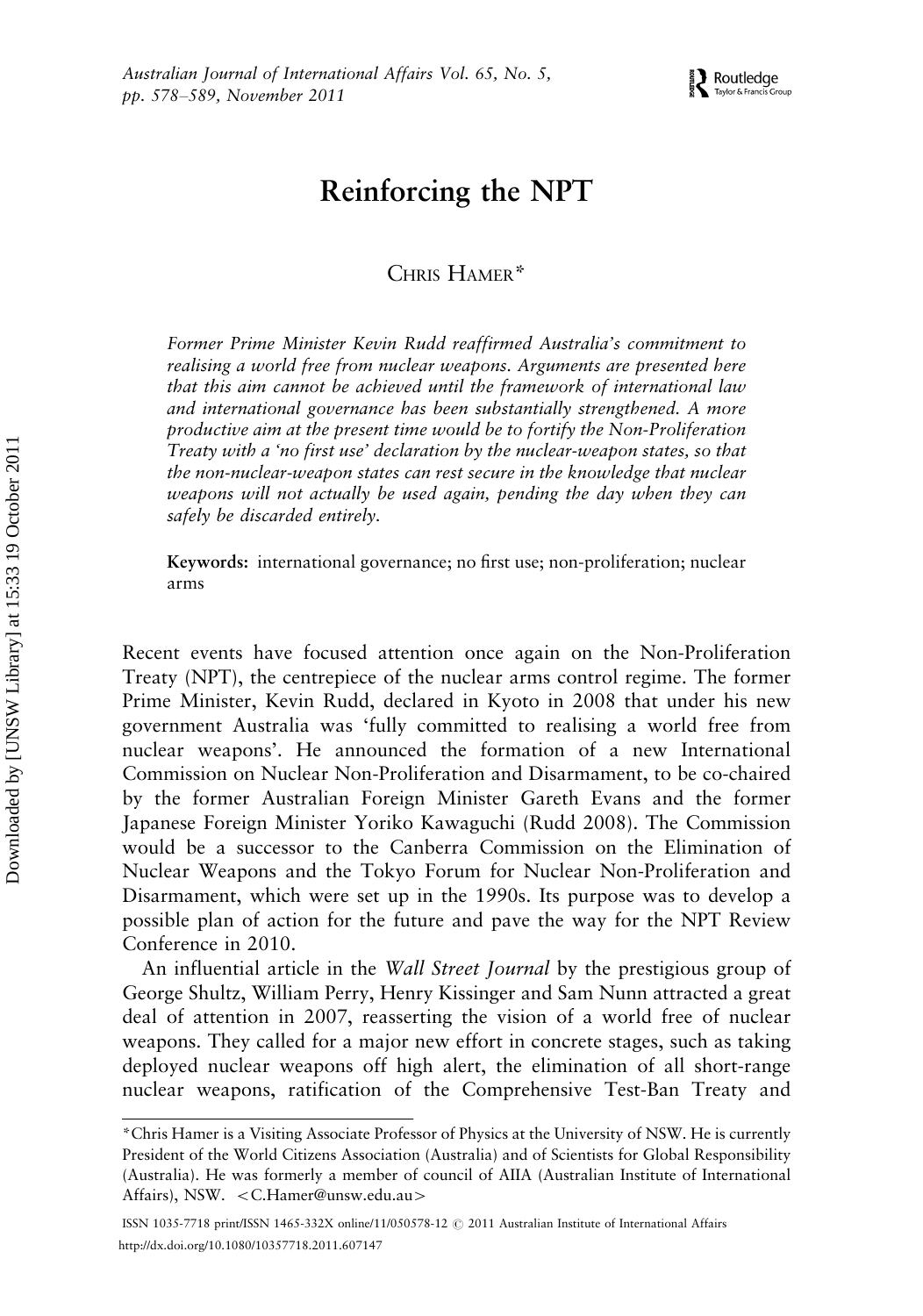halting the production of fissile material for weapons (Shultz *et al.* 2007). The British Foreign Secretary, David Miliband, produced a paper entitled 'Lifting the nuclear shadow' with very similar proposals in 2009 (The Times 2009).

Finally, President Obama announced in a major speech in Prague that America would commit itself to seek a world without nuclear weapons and would pursue the concrete steps recommended by Shultz *et al.* (Obama 2009). He undertook new talks with Russia to slash their nuclear arsenals down to 1550 nuclear warheads each, in the New START Treaty, successor to the 1991 START Treaty which expired in November 2009.

He also promised to review the National Missile Defense program of the Bush administration, fiercely opposed by Moscow, and eventually dropped proposals to emplace interceptor missiles in Poland and radar stations in the Czech Republic. He views the reduction of arms by the USA and Russia as critical in order to persuade countries such as Iran not to develop their own nuclear weapons, and thus to preserve the NPT.

#### Current status of the NPT

The NPT has been under a great deal of strain in recent years. Besides India and Israel, which have long been known to possess a nuclear capability, two new nuclear-armed states have emerged, Pakistan in 1998 and North Korea in 2006, and there is strong suspicion that Iran is working towards the acquisition of nuclear weapons. The pre-emptive strike by Israel in September 2007 on a facility in northern Syria indicates that that country may also have been harbouring nuclear ambitions. The examples of North Korea and Iran are particularly dangerous, in that both countries had previously ratified the NPT as non-nuclear-weapon states (NNWS). North Korea formally withdrew from the Treaty altogether in 2003 and Iran has refused the inspection regime of the IAEA regarding some of its facilities. If these countries were freely allowed to flout the treaty, it could lead to a breakdown of the entire arms control regime. For that reason, the USA and others have been putting extraordinarily heavy diplomatic pressure on both countries to give up their nuclear weapon programs.

It appeared at one time that this pressure might have succeeded in the case of North Korea, when they agreed to disable their nuclear weapon facilities in return for nuclear reactor technology and other substantial benefits, but these promises have never been fulfilled. The North Koreans conducted a second nuclear test explosion in April 2009 (Guardian 2009) and have continued to develop their ballistic missile program, including the new Taepodong-2 missile, capable of reaching Alaska and possibly the West Coast of the United States (Los Angeles Times 2009; Sydney Morning Herald 2009b).

In the case of Iran, the situation is still unclear. They have embarked on an independent nuclear enrichment program, leading to suspicions that they may be aiming to produce their own nuclear weapons. They have also recently lofted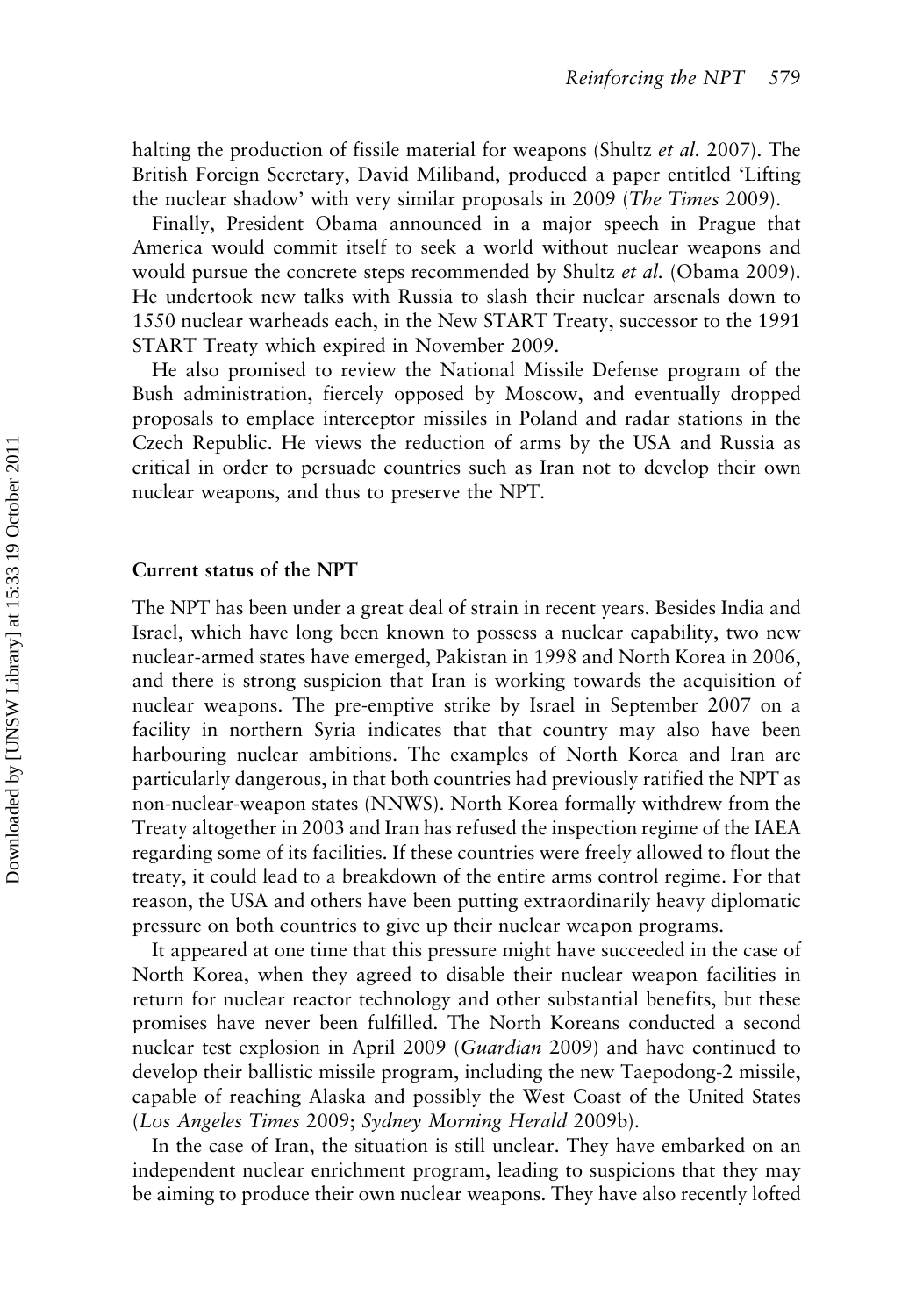a satellite into orbit, to demonstrate their missile capabilities (Sydney Morning Herald 2009a). The UN Security Council called on Iran to suspend its nuclear enrichment activities in 2006 and, when Iran refused to do so, imposed sanctions against the country. Mohamed El-Baradei, Director-General of the International Atomic Energy Agency (IAEA), has stated that the agency, while 'unable to resolve outstanding issues of concern', has not seen 'any diversion of nuclear materials ... nor the capacity to produce weapons usable materials' (IAEA 2007). Nevertheless, concern remains strong. An attempt has been made to sabotage the enrichment program using the 'Stuxnet' computer virus, allegedly by the Israeli security agency Mossad. Rumours persist that either Israel or the USA might consider a pre-emptive strike on the Iranian nuclear enrichment facilities at Natanz and elsewhere. This could have disastrous consequences and ignite a third front in the so-called 'war on terror', which would surely be to no one's advantage. The Europeans have been busily trying to calm the situation and settle the issue by negotiation.

#### The bargain that cannot be fulfilled

Another major issue has been that the nuclear-weapon states (NWS) have made a bargain that they cannot fulfil in the NPT. In return for the pledge by the NNWS that they would not seek to acquire nuclear weapons, the nuclearweapon states pledged in Article VI of the Treaty that they would 'pursue negotiations in good faith on effective measures relating to cessation of the nuclear arms race at an early date and to nuclear disarmament, and on a treaty on general and complete disarmament under strict and effective international control'. Since that time, the Cold War has ended and the USA and Russia have been 'building down' their arsenals under the INF, START, SORT and New START Treaties towards a level of some 1550 deployed nuclear warheads each. There is no prospect at the present time, however, that they will achieve complete nuclear disarmament as the treaty requires, let alone general and complete disarmament. This last was, in fact, little more than a popular catchphrase used by Nikita Khruschev in the 1960s.

The nuclear weapon states find themselves caught in a classic dilemma. In each case, if the government were to give up its nuclear weapons entirely, it would be seen as gambling the security of the nation—its core responsibility upon the good faith of its rivals and/or enemies among the other great powers. From a realistic standpoint, they simply cannot do it. Nuclear warheads are the most powerful and fearsome weapons in their arsenal; they will feel obliged to maintain at least a 'minimal deterrent' (in other words, a nuclear force sufficient to inflict unacceptable damage upon any aggressor) against the possibility of some sort of threat or nuclear blackmail from outside. Thus none of the established nuclear states have given any sign of forgoing their independent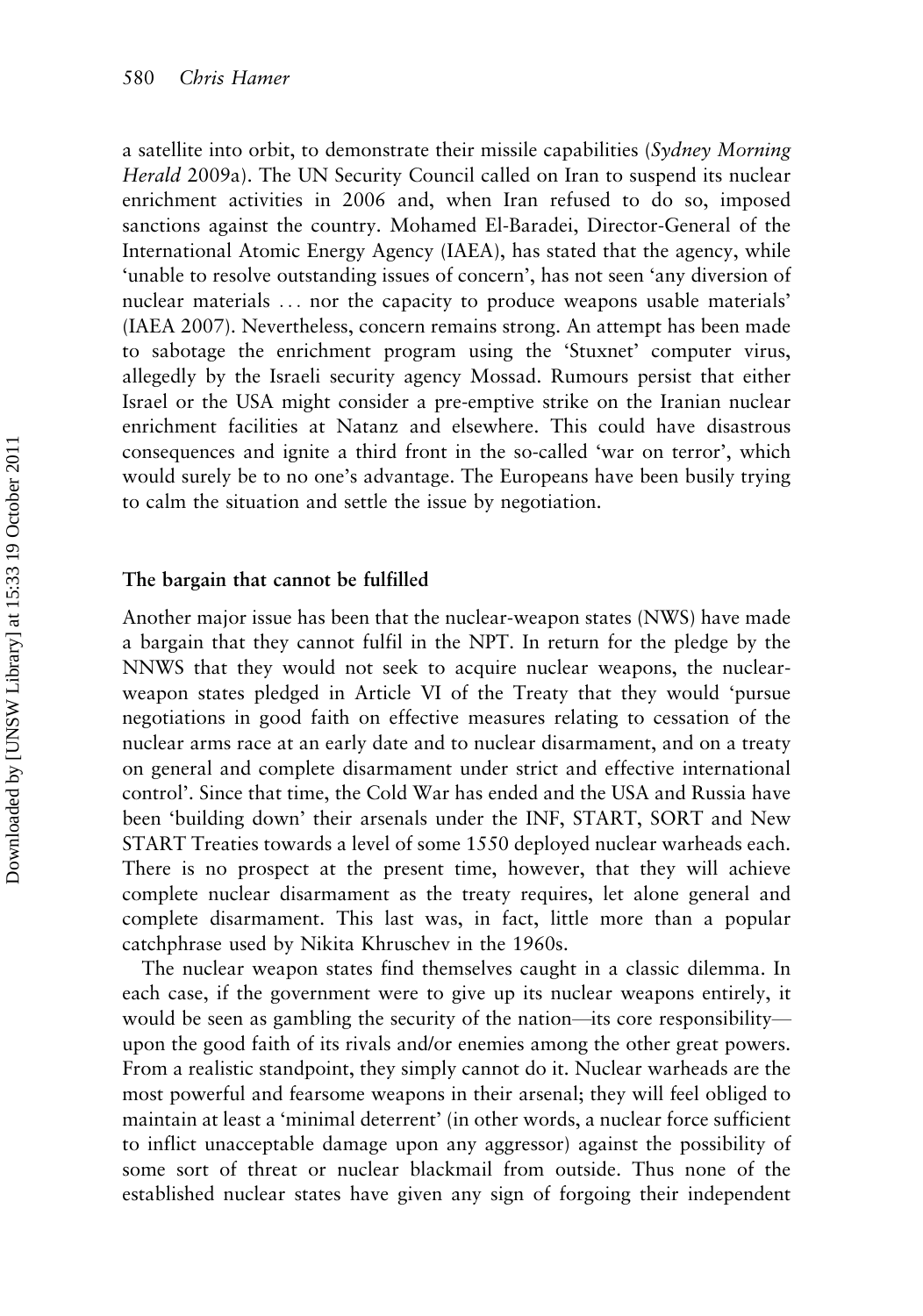deterrents. In 2010, there were still more than 8000 operational nuclear weapons in existence (Arms Control Association 2010).

All five NWS were deploying new nuclear weapons or had announced their intentions to do so in 2007 (SIPRI 2008). The British Parliament in March 2007 approved in principle the expenditure of  $£15-20$  billion on updating their Trident missile forces (BBC News 2007) while simultaneously reducing the missile submarine fleet from four to three, and David Miliband rejected calls that Britain should lead the way to nuclear disarmament by scrapping Trident (The Times 2009). Heavy budget pressure has since delayed plans for the upgrade, however, and there have even been calls for Britain and France to amalgamate their deterrents to save money. President Sarkozy has announced that France will reduce its outdated plane-based nuclear arsenal by a third, but insisted that nuclear deterrence remained a 'life insurance' in the face of new threats (Daily Telegraph 2008). The French nuclear submarine forces are in fact even larger than Britain's. China was deploying a new generation of submarine-launched ballistic missiles, the JL-2 series, in  $2008-10$ . The Chinese warheads are fewer but much more powerful than those of the other NWS (Kristensen, Norris and McKinzie 2006). The USA and Russia have until recently been building down their enormous arsenals left over from the Cold War, but Russia began rattling its nuclear sabre once more against US plans to establish National Missile Defense sites in Poland and the Czech Republic. In June 2007 it was reported that Russia had tested a new missile 'able to break the US shield' (Daily Telegraph 2007). Meanwhile, the Bush administration in the USA had been trying to get approval for a new generation of 'Reliable Replacement Warheads', although this proposal was eventually defeated in Congress. US military planners still emphasise the need to be able to 'fight' and 'win' a nuclear war and to preempt or respond to the use of chemical or biological weapons. According to the 2010 Nuclear Posture Review (USDS 2010), the USA will maintain a credible nuclear deterrent for the foreseeable future, albeit at reduced force levels, and the National Nuclear Security Administration has drawn up plans for maintaining the deterrent through the year 2030 (NNSA 2008).

India has charged, with reason, that the NWS have given no timetable for complete nuclear disarmament, and have therefore not fulfilled their side of the bargain in the NPT. In forgoing the possibility of themselves acquiring nuclear weapons, the NNWS were entitled to expect that the threat to them represented by the nuclear weapons of the NWS should over time be removed entirely, but this has not happened. Arguably, this dilemma was at the root of the failure of the 2005 NPT Review Conference, where the participants could not even agree on a final communique´ (Hanson 2005). Michael Wesley has even suggested that the NPT should be scrapped, and replaced with a more realistic regime (Wesley 2005).

Some limited progress was made at the 2010 NPT Review Conference (Choubey 2010), where almost 190 participating countries agreed to a final document calling for talks on eliminating nuclear weapons in the Middle East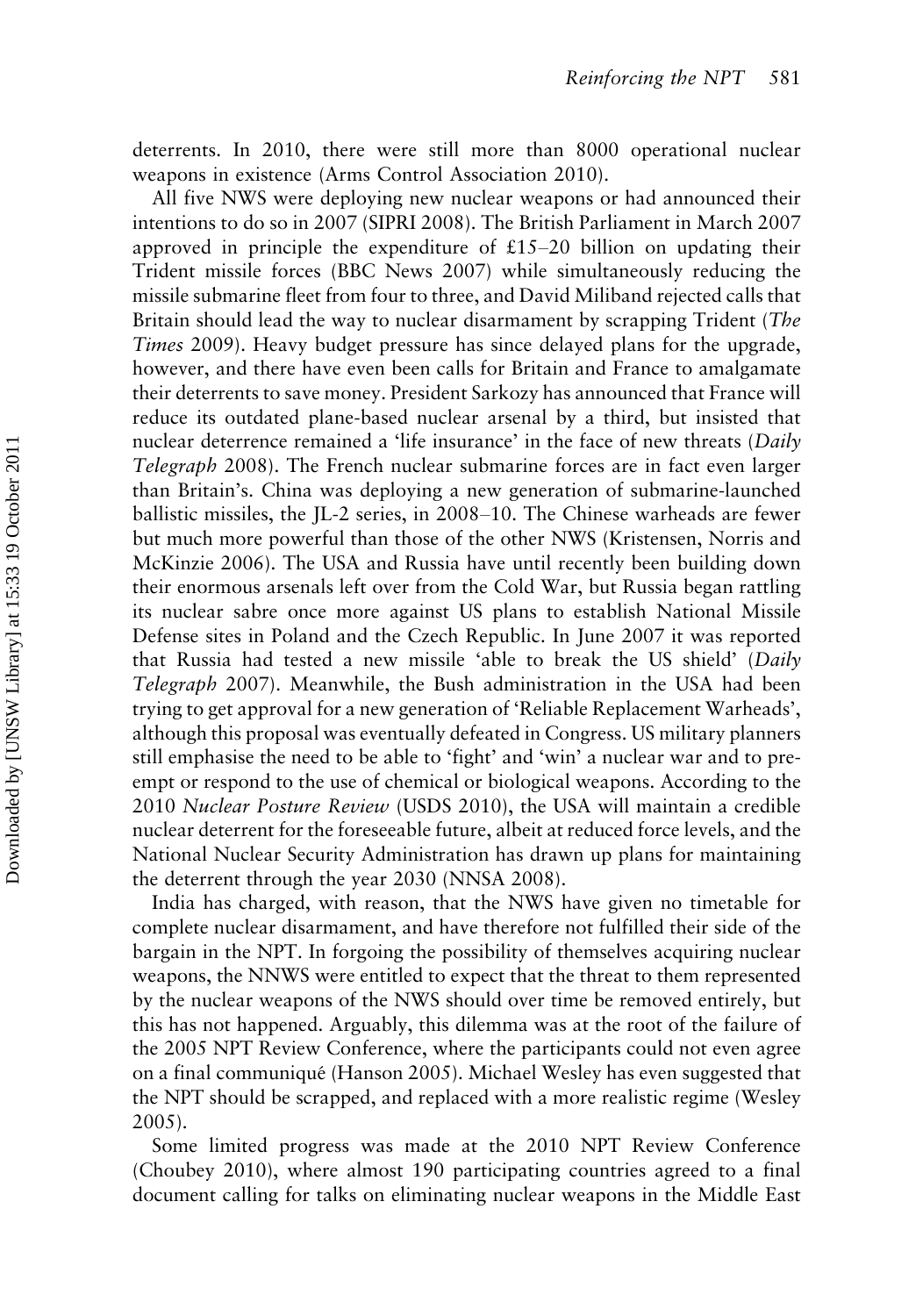and supporting the restarting of the Conference on Disarmament in Geneva. The NWS committed to accelerated progress on disarmament, but certainly did not agree to any timetable for negotiating a nuclear weapons convention which would eliminate these weapons entirely.

#### Requirements for complete nuclear disarmament

Disarmament of any sort, whether nuclear or conventional, is not a process that can be undertaken in isolation. It can only take place as a consequence of, or in tandem with, other processes leading to an improvement in the security environment. The nuclear weapon states will only be able to give up their nuclear weapons, the ultimate deterrent, when they feel it is safe to do so—or, in other words, when it can be guaranteed that international disputes can be settled without recourse to (nuclear) weapons. But this is, unfortunately, an enormous requirement. Ultimately, after all forms of conciliation and mediation have been tried, the peaceful settlement of international disputes can only be guaranteed under some form of arbitration, based upon an effective system of binding international law. The laws themselves would have to be laid down by some more effective system of international governance or global parliament. This is an old argument, which was bluntly summarised in the early days of the nuclear age by Albert Einstein: 'In my opinion, the only salvation for civilization and the human race lies in the creation of a world government, with security of nations founded upon law' (Nathan and Nordern 1968). The general principle had been recognised much earlier, by all the major liberal philosophers from Jean-Jacques Rousseau through to Bertrand Russell, and was nicely stated in an essay by William Penn in 1692: 'Peace is maintained by Justice, which is a Fruit of Government, as Government is from Society, and Society from Consent' (Penn 1692). Somewhat more recently, the noted nuclear strategist Thomas C. Schelling pointed out that an international military authority, which would be necessary to maintain stability and keep the peace in a disarmed world, 'implies (or is) some form of world government' (Schelling 1966).

Thus complete nuclear disarmament is unlikely to be achieved until we have a more effective system of international law and international governance in place, a process which is likely to take many decades. Progress in this direction has been glacially slow since World War II, hindered first by the Cold War and then by the 'war on terror' and other factors. Meanwhile, however, the emergence of the European Union has given us an example of what might be done. The gradual evolution of the EU has been going on for 60 years and is still proceeding. The Europeans have still not formed a unified political community or defence community, but already the degree of integration, and the framework of governance and law within Europe, are such that one can predict with reasonable confidence that there will never again be organised warfare between the nations of western Europe (at least). Looking back to the struggles of World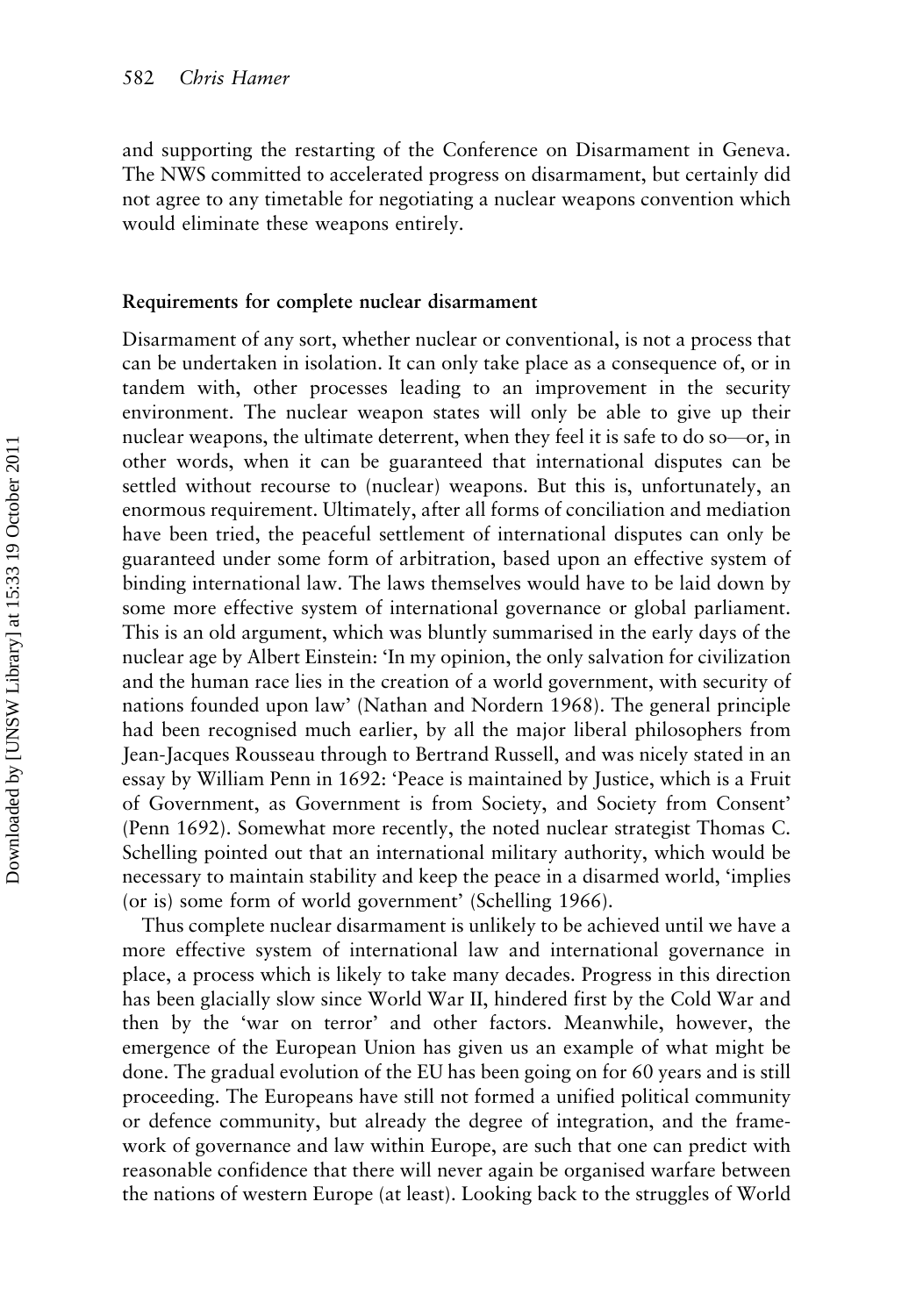War II, this is a remarkable achievement to the credit of Jean Monnet and his fellow designers of the European experiment. Now we need to find a way to emulate this process in the global arena.

Unfortunately, nobody has yet found the right way to carry out this emulation, despite the best efforts of the UN. The cultural and political chasms between nations and civilisations in the global system are obviously much deeper than within Europe, as discussed by Samuel Huntington (1996). The process of integration between them will take a very long time although the emergence of new and urgent global problems which also demand better global governance, such as climate change, may accelerate the process. What we need, therefore, is to reinforce the non-proliferation regime in the meantime, by striking a new bargain between the NWS and the NNWS, which all parties can live with more or less comfortably until the conditions are eventually fulfilled whereby nuclear weapons can be eliminated entirely.

#### An interim bargain-no first use

What should be the terms of such a bargain? The NNWS should pledge not to acquire or seek to acquire nuclear weapons, as at present, but in return they are entitled to demand that the NWS should pledge not to use, or threaten to use, such weapons against them. Any remaining nuclear arms should be maintained solely as a deterrent.

Thus the terms of a supplementary 'NPT II' Treaty or Convention should include the following. In the preamble, it should be recognised that:

- . First, 'A nuclear war cannot be won, and must never be fought.' Nuclear weapons pose an unacceptable threat to mankind and the environment, and must never again be used in warfare. Consequently, the only acceptable function of nuclear weapons is to act as a deterrent against their use by others;
- . Second, we look forward to a future time when it will be possible to eliminate nuclear weapons entirely, once the framework of international law and international governance has been strengthened sufficiently to guarantee each nation's security without such weapons.

Then under the terms of the treaty itself:

- . The NNWS should promise not to acquire, or seek to acquire nuclear weapons, as under Article II in the present NPT;
- . Furthermore, the NNWS promise to abide by appropriate safeguards under the regulation of the IAEA so as to account for all fissile materials capable of fuelling a nuclear explosion, as under Article III of the present NPT.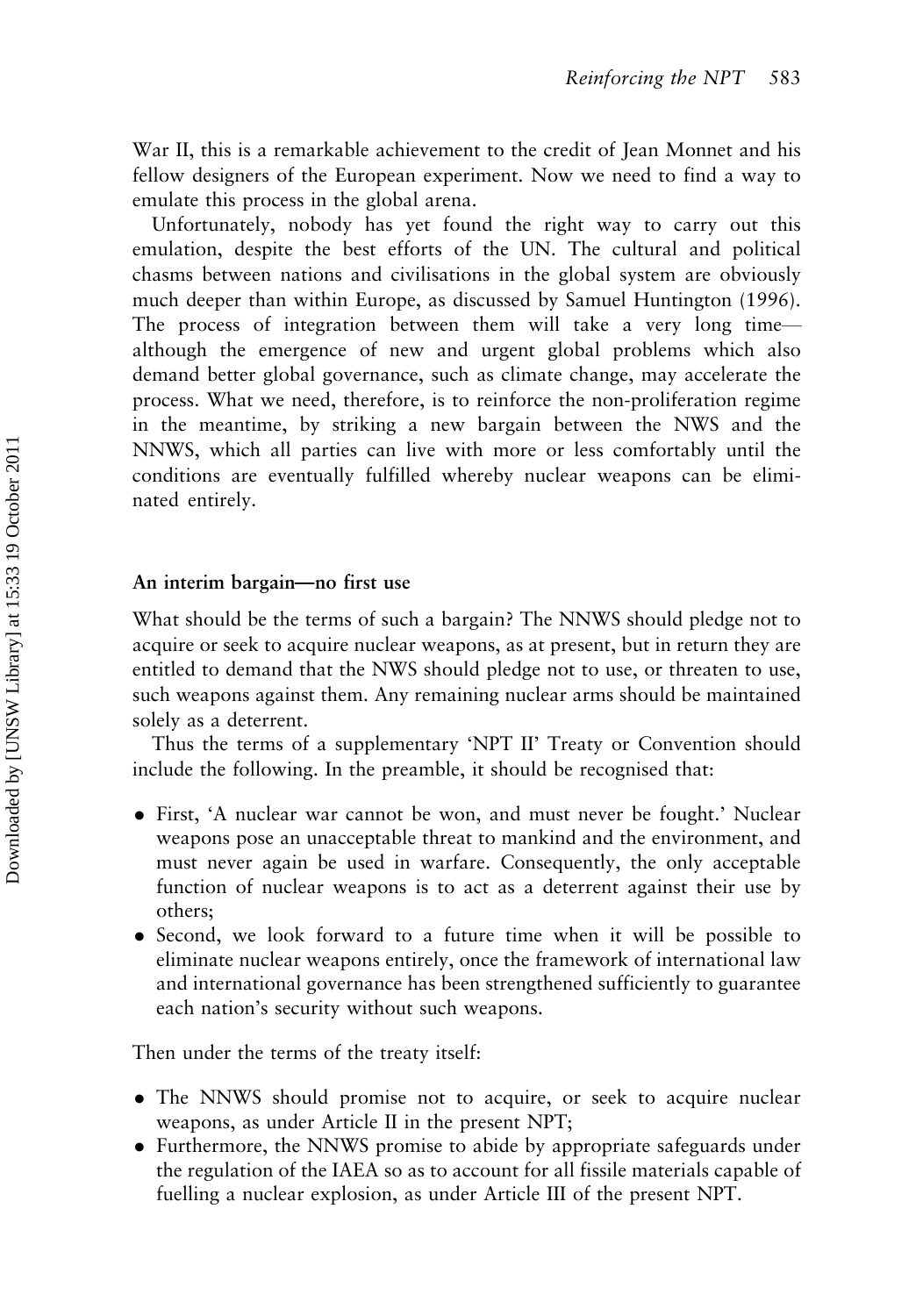In return, the NWS should promise:

- . First, to maintain only sufficient nuclear arms to provide a 'minimal deterrent' against attack by others;
- Second, never to use, or threaten to use, nuclear weapons against another state party to the Treaty, unless they themselves are threatened with nuclear attack ('no first use');
- . Finally, all states pledge to work together to build a more effective system of international law and international governance, such that at some future time nuclear weapons can be eliminated entirely.

All parties should be able to live more or less comfortably with such a bargain, secure in the knowledge that any remaining nuclear weapons will never again be used in warfare (barring a total breakdown in the international system), and are maintained only as a deterrent until the global security environment has improved sufficiently to allow them to be discarded for ever. A feasible, albeit long-term, route towards the complete elimination of nuclear weapons would thus be foreshadowed. The 'new' NWS such as Israel, India and Pakistan should also be willing to accept such a framework; and the motivation for other states such as Iran to pursue nuclear weapons would be greatly reduced, if they no longer perceive themselves as under a nuclear threat.

A 'no first use' agreement will be difficult enough to achieve. Such an agreement would place considerable new constraints upon the nuclear powers. It would mean that their remaining nuclear arsenals would be retained purely as a sort of insurance policy, which hopefully would never be called on. The Western powers, which once relied upon nuclear weapons to deter a conventional attack from the mass armies of the Soviet Union or other potential enemies, will find it particularly hard to accept such an agreement. It would forbid the USA from building nuclear 'bunker busters' or any other nuclear weapon that might be used in a conventional conflict, and it would demolish the idea of engaging in a 'limited nuclear war' to repel a conventional attack. The Israelis will find it even more difficult, having an even more pressing need for their nuclear deterrent against possible annihilation by their Arab neighbours. These are formidable obstacles to an agreement, but the NNWS are clearly entitled to demand these sacrifices of some hypothetical extra security from the NWS, in exchange for improved common security for everybody.

A very useful review of the 'no first use' debate has been given by Feiveson and Hogendoorn (2003). They note that at the NPT Review Conferences of 1995 and 2000, many of the NNWS did in fact argue strongly for legally binding security assurances from the NWS against the use of nuclear weapons (du Preez 2003a; Hanson 2005). The Final Document of the 2000 Conference stated that 'The Conference agrees that legally binding security assurances by the five nuclear-weapon states to the non-nuclear-weapon states to the Treaty [would] strengthen the nuclear non-proliferation regime. The Conference calls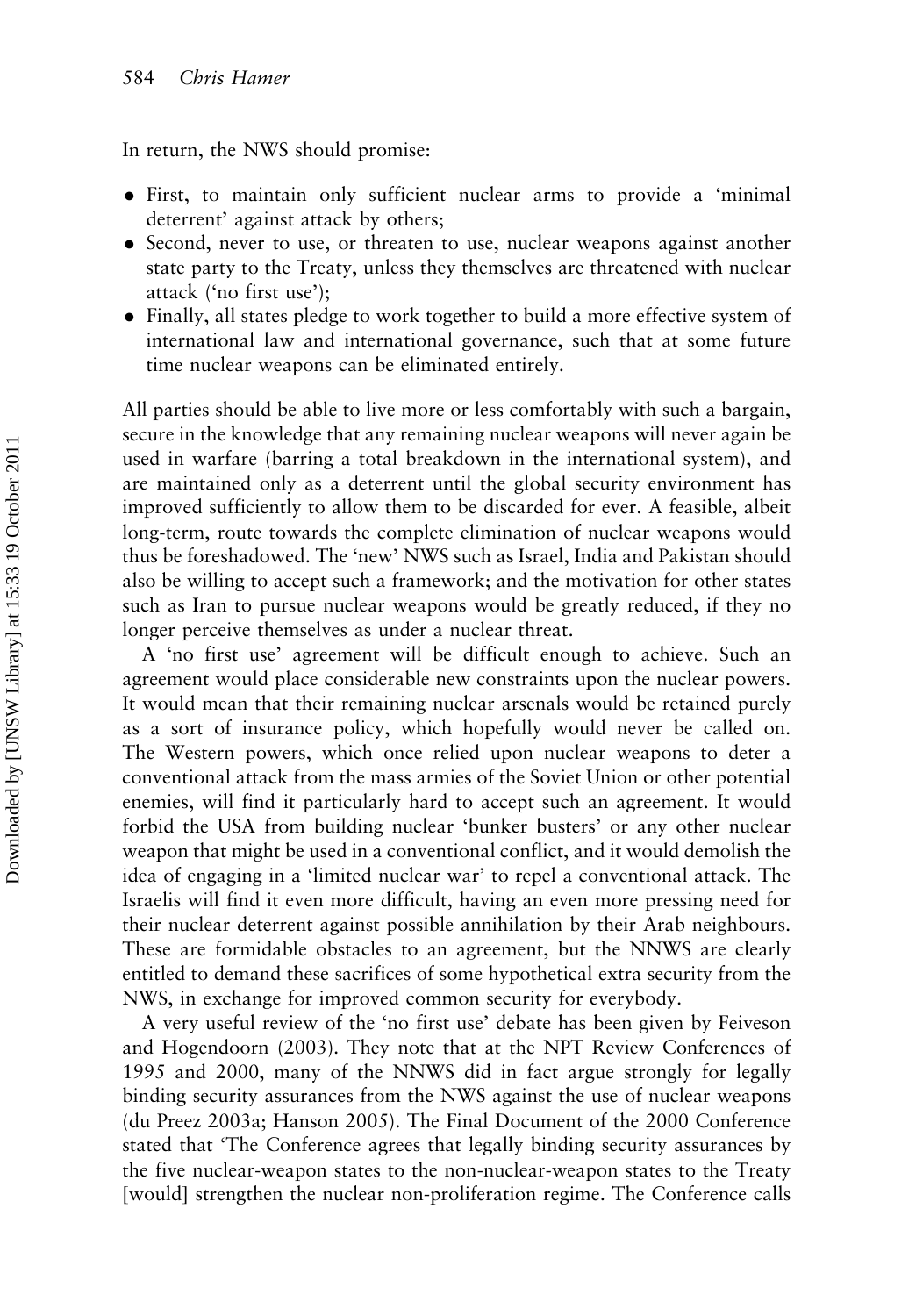upon the Preparatory Committee to make recommendations to the 2005 Review Conference on this issue' (NPT 2000). The same point was again made at the 2003 PrepCom meeting (du Preez 2003b).

Feiveson and Hogendoorn (2003) argue the case for the USA to issue a 'no first use' declaration. They point out that the actual use of nuclear weapons by the USA would have calamitous consequences. It would destroy the taboo against the use of nuclear weapons which has existed since World War II, shatter the NPT and dramatically increase the incentives for NNWS to develop their own nuclear deterrent capability. Conversely, a 'no first use' declaration would strengthen the nuclear taboo, reinforce the NPT and remove the incentive for NNWS to build their own deterrents.

#### Current positions of the nuclear weapon states

Of the current nuclear powers, only China, India and North Korea have pledged no first use. China has made an outright declaration: 'China undertakes not to be the first to use nuclear weapons at any time or under any circumstances. China undertakes not to use or threaten to use nuclear weapons against any non-nuclear-weapons states or nuclear-weapon-free zones at any time or under any circumstances' (NTI 1995).

The US position is outlined in the 2010 Nuclear Posture Review (USDS 2010). It declares that 'the United States will not use or threaten to use nuclear weapons against non-nuclear weapons states that are party to the NPT and in compliance with their nuclear non-proliferation obligations'. However, the United States 'is not prepared at the present time to adopt a universal policy that deterring nuclear attack is the sole purpose of nuclear weapons', but 'will work to establish conditions under which such a policy could be safely adopted'. Finally, 'the United States would only consider the use of nuclear weapons in extreme circumstances to defend the vital interests of the United States or its allies and partners'. In other words, the USA has committed to 'no first use' as regards NNWS, but not the other NWS, and is not yet ready to adopt a 'sole purpose' declaration for its nuclear weapons.

Britain, France and Russia have adopted a very similar form of words. The USA, France and the UK have also signed protocols not to use nuclear weapons against parties to nuclear-weapon-free zones in Latin America, the South Pacific and Africa, although these have not been ratified by the US Senate.

Even these limited or hedged declarations can be called into question, however. The Bush Administration had been actively pursuing research and development of nuclear 'bunker buster' bombs for possible use against covert nuclear facilities such as those in Iran, although the US Congress recently cut off funding for the program. NATO has consistently refused to pledge no first use of nuclear weapons on the grounds that deterrence rested on that very possibility (Freedman 1981). In 1998, when German Foreign Minister Joschka Fisher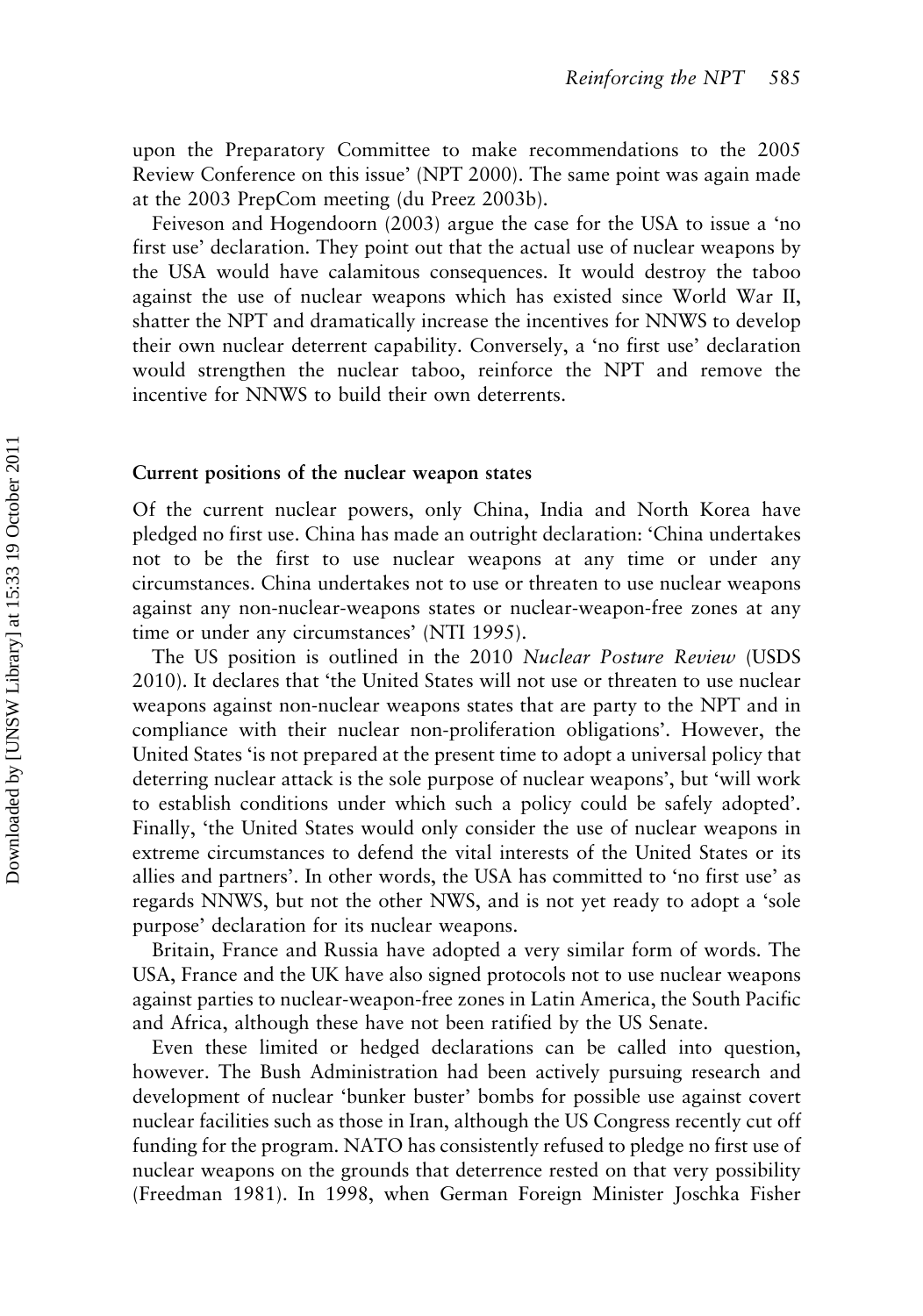proposed that NATO reconsider its Cold War policy of first use of nuclear weapons against a conventional attack on Europe, he was soundly defeated (Boese 1998). A draft US Doctrine for Joint Nuclear Operations prepared by the Department of Defense in 2005 stated that field commanders can ask permission to use nuclear weapons 'to stop potentially overwhelming conventional enemy forces'; 'to rapidly end a war on favourable US terms'; and even 'to make sure US and international operations are successful', which would amount to open slather (USJCS 2005). This document was not officially endorsed by the administration, but throws an interesting searchlight on US military thinking.

Critics of a 'no first use policy' argue that a first-use threat is needed to deter the use of other weapons of mass destruction, such as chemical or biological weapons; that low-yield nuclear weapons such as 'bunker busters' might be needed to pre-empt nuclear weapon development by NNWS; or that nuclear weapons might be needed to defeat an overwhelming conventional attack. They also contend that a 'no first use' declaration is unverifiable. Feiveson and Hogendoorn (2003) consider and refute each of these arguments in turn, and conclude that 'Nuclear weapons may legally and morally be used under such a narrow range of circumstances that contemplating their use is not just pointless, but counterproductive.' Michael Wesley (2005) reaches a similar conclusion:

Most basically, nuclear weapon states must recognize that nuclear weapons have no offensive value, that their threat is too disproportionate to represent a credible aggressive threat, and that the cost of any use of nuclear weapons would far outweigh any benefits.

Nevertheless, we should consider the question from the viewpoint of a state such as Israel, which must be brought inside the tent if the arms control regime is to be stabilised. Israel is known to have developed nuclear weapons, but has never publicly admitted it, and has consequently never declared a position on 'no first use'. Israel has been under constant threat of annihilation from its Arab neighbours throughout its whole existence, a threat which could conceivably become realistic at some time in the future. The Israelis clearly built their nuclear arsenal as a weapon of last resort against this threat; and one can predict that they will never give up the right to use nuclear weapons if the very existence of their state is endangered, even if the threat of such use might be an empty one. That is the essential nature of their deterrent. To accommodate such a position, it might be necessary to agree on a slightly modified, or hedged, 'no first use' declaration, along the lines of 'each NWS pledges not to be the first to use or threaten to use nuclear weapons against any State party to the Treaty, unless the core integrity of that NWS or its allies is endangered'. Of course, the phrase 'core integrity', or whatever equivalent is used, is somewhat vague in meaning, but such a form of words would more accurately reflect the real position of the NWS, while it should still be sufficient to satisfy the NNWS. After all, there is no likely threat to the 'core integrity' of any of the NWS at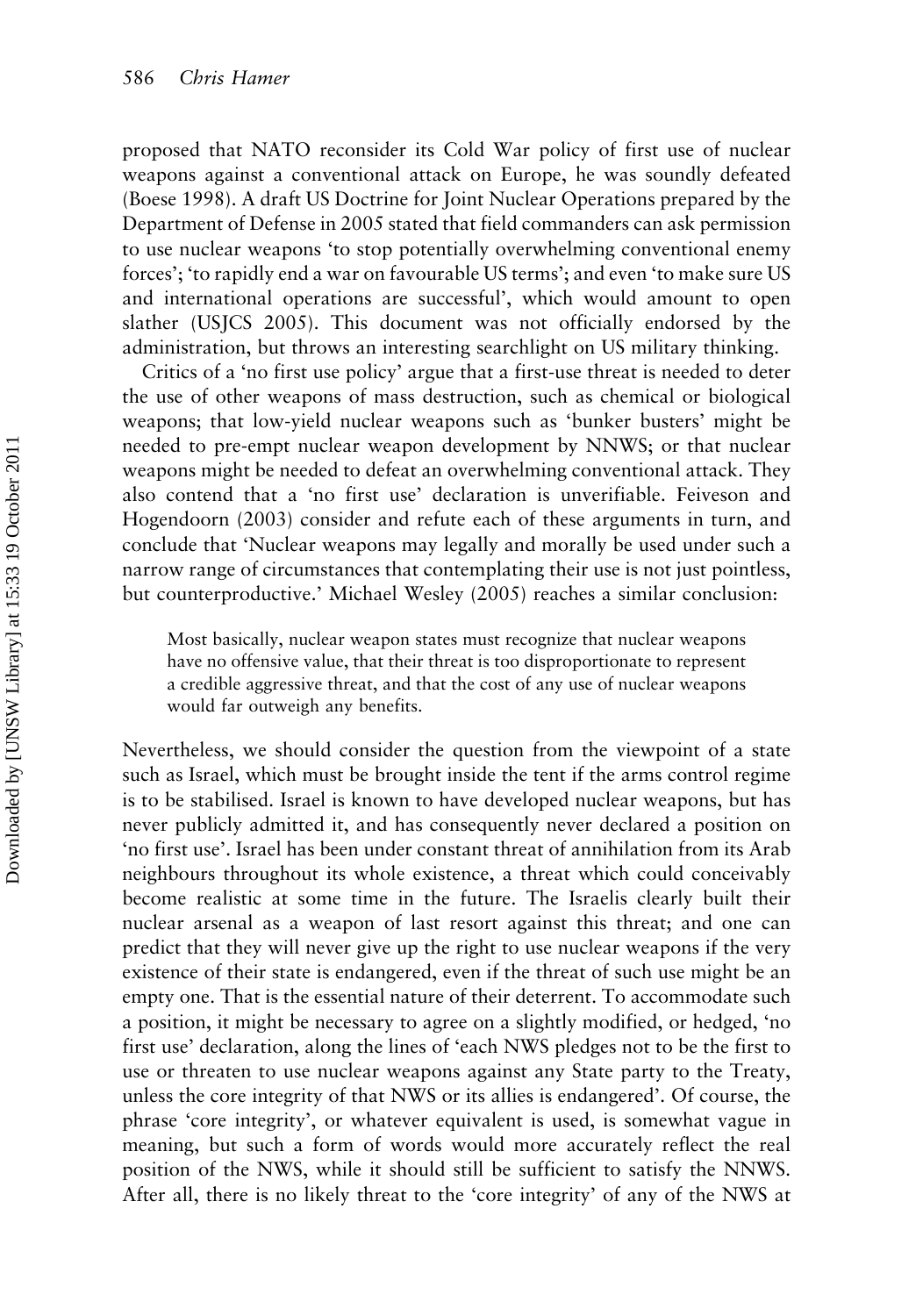present, apart from Israel, and if that pledge were adhered to, we should be able to avoid the actual use of nuclear weapons for the foreseeable future. If Israel should finally be able to reach an accommodation with its neighbours and with the Palestinians, in which the reasonable aspirations of all parties are fulfilled, we may hope that even the last threat will be removed.

Similar conclusions were reached by the International Comission on Nuclear Non-proliferation and Disarmament (ICNND 2009), chaired by Gareth Evans and Yoriko Kawaguchi, in its report Eliminating nuclear threats: a practical agenda for global policymakers. A primary theme of the report is the need to 'transform perceptions of the role and utility of nuclear weapons, from occupying a central place in strategic thinking to being seen as quite marginal and ultimately wholly unnecessary'. It acknowledges that 'achieving a nuclear weapon free world will be a long, complex and formidably difficult process' and proposes a two-stage process in the interim. In the short term, the number of nuclear warheads should be minimised, to a proposed level of 500 warheads each for the USA and Russia, and no more than 2000 globally. In the medium term (up to 2025) it is proposed that a 'no first use' doctrine should be agreed and that force deployments and alert status reflecting that doctrine should be implemented. Finally, it suggests rather coyly that 'analysis and debate should commence now on the conditions necessary to move from the minimisation point to elimination, even if a target date for getting to zero cannot at this stage be credibly specified'.

#### Conclusions

Lawrence Freedman once declared that 'an international order that rests upon a stability created by nuclear weapons will be the most terrible legacy with which each succeeding generation will endow the next' (Freedman 1981: 399). Both Kevin Rudd and Barack Obama pledged to pursue the complete elimination of nuclear weapons. It is now generally recognised, however, that complete abolition will be a long-drawn-out process, taking many decades. President Obama has commented that he may not see the process completed in his lifetime. One cannot simply throw the weapons away, because that would leave behind a highly unstable security environment. We have argued that the complete elimination of nuclear weapons is most unlikely to be achieved until a more powerful and effective system of international law and international governance has been put in place.

Rather than looking for outright abolition, it would be a more useful and productive enterprise for the Australian government to work towards fortifying the NPT regime with a 'no first use' agreement, hedged if necessary. This would allow both nuclear-weapon-states and non-nuclear-weapon states to live with the nuclear deterrent, secure in the knowledge that nuclear weapons will not actually be used again unless there is a catastrophic breakdown in the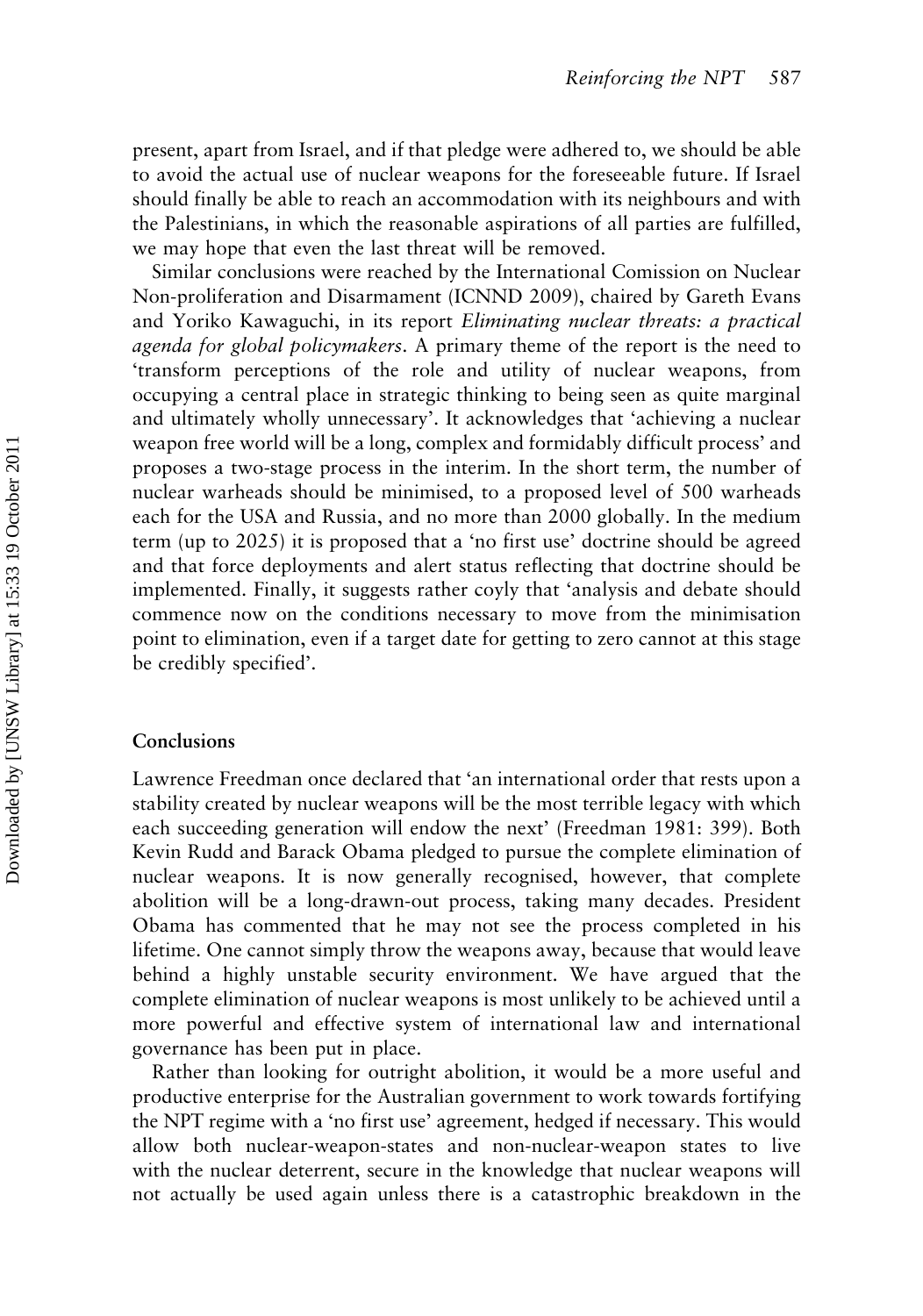international system. We can then look forward with more confidence to the future day when the international regime of common security is strong enough to finally allow the complete abolition of these weapons.

The Australian government has no declared position on 'no first use'. The problem here is that Australia relies for its nuclear security on the concept of 'extended deterrence'; in other words, Australia itself is sheltering under the US nuclear umbrella. In response to the ICNND report, Foreign Minister Stephen Smith declared that Australia would be 'comfortable' if the USA were to declare deterrence the 'sole purpose' of its nuclear weapons, and agreed that their negative security assurances should have fewer caveats, but he could not go so far as to support an unconditional 'no first use' declaration (Smith 2010). One of the major tasks of the government should be to find a form of the 'no first use' declaration which Australia can support. If it cannot support such a declaration, it would stand accused of abject hypocrisy in asking for complete nuclear disarmament.

As always, progress towards nuclear abolition depends on the leadership of the United States. The present attitude of the USA is outlined in the 2010 Nuclear Posture Review. The review enunciates a clear 'no first use' declaration as regards NNWS in compliance with the Treaty, but not for other states. It declined to make a 'sole purpose' declaration, that its nuclear weapons are retained solely as a deterrent, but acknowledges that such a declaration is indeed desirable, subject to appropriate 'conditions'. Following the recent declarations of the President, we may hope for continued substantial changes in the US position on nuclear issues, a renewed impetus towards nuclear disarmament and a substantial strengthening of the NPT in the years to come.

#### References

- Arms Control Association, 2010. Nuclear weapons: who has what at a glance, <[http://www.](http://www.armscontrol.org/factsheets/Nuclearweaponswhohaswhat) [armscontrol.org/factsheets/Nuclearweaponswhohaswhat](http://www.armscontrol.org/factsheets/Nuclearweaponswhohaswhat)-.
- BBC News, 2007. 'Trident plan wins Commons support', 15 March.
- Boese, Wade, 1998. 'Germany raises no-first-use issue at NATO meeting', Arms Control Today, 28 (November–December 1998), <[http://www.armscontrol.org/act/1998\\_11-12/grnd98.asp](http://www.armscontrol.org/act/1998_11-12/grnd98.asp)>.
- Choubey, Deepti, 2010. 'Understanding the 2010 NPT Review Conference', Carnegie Endowment for International Peace,  $\lt$ [http://www.carnegieendowment.org/publications/?fa](http://www.carnegieendowment.org/publications/?fa=viewid=40910)=[view&id](http://www.carnegieendowment.org/publications/?fa=viewid=40910)= [40910](http://www.carnegieendowment.org/publications/?fa=viewid=40910)>.

Daily Telegraph, 2007. 'Russia tests missile able to break US shield', 2 June.

Daily Telegraph, 2008. 'France cuts its nuclear arsenal by a third', 23 March.

- du Preez, Jean, 2003a. Security assurances against the use or threat of use of nuclear weapons: is progress possible at the NPT PrepCom?, Center for Nonproliferation Studies, Monterey Institute of International Studies, Monterey, 28 April, <[http://www.cns.miis.edu/research/](http://www.cns.miis.edu/research/npt/nptsec.htm) [npt/nptsec.htm](http://www.cns.miis.edu/research/npt/nptsec.htm)- (accessed 26 September 2008).
- du Preez, Jean, 2003b. 2003 NPT Preparatory Committee: progress towards 2005 or business as usual?, Center for Nonproliferation Studies, Monterey Institute of International Studies, Monterey, 7 May, <<http://www.cns.miis.edu/research/npt/npt2k3fr.htm>> (accessed 26 September 2008).
- Feiveson, Harold A., and Ernst Jan Hogendoorn, 2003. 'No first use of nuclear weapons', Nonproliferation Review 10(2).